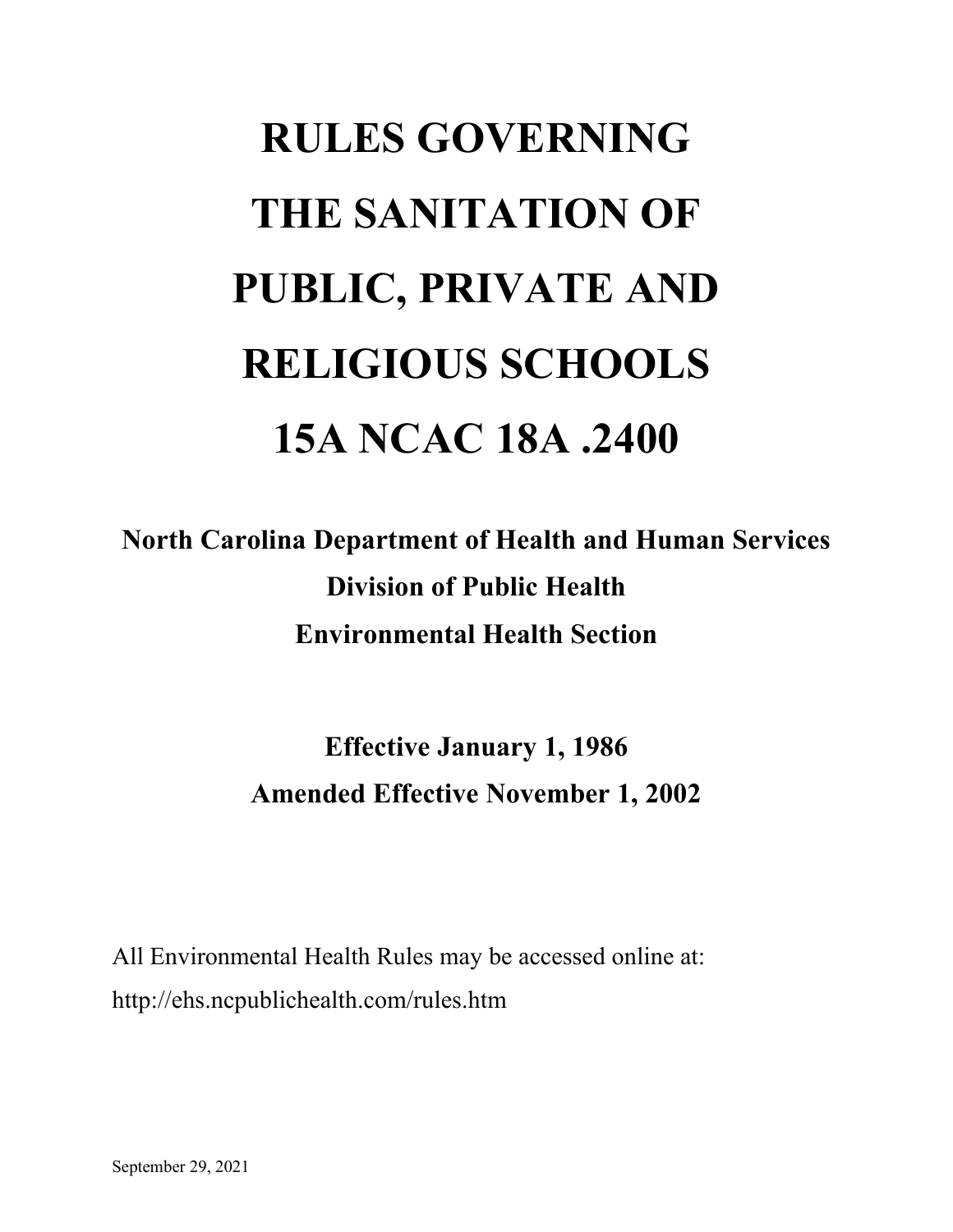# **SECTION .2400 - SANITATION OF PUBLIC: PRIVATE: AND RELIGIOUS SCHOOLS**

Rules .2401 - .2417 of Title 15A Subchapter 18A of the North Carolina Administrative Code (T15A.18A .2401 - .2417); has been transferred and recodified from Rules .2401 - .2417 Title 10 Subchapter 10A of the North Carolina Administrative Code (T10.10A .2401 - .2417), effective April 4, 1990.

# **15A NCAC 18A .2401 DEFINITIONS**

The following definitions shall apply throughout this Section:

- (1) "Central toilet" means a toilet which exits into a hallway or corridor and has more than one water closet.
- (2) "Department" means the Department of Environment and Natural Resources and its authorized agents.
- (3) "Home school" means a school as defined in G.S. 115C-563.
- (4) "Principal" means the executive head of a school.
- (5) "Private or religious school" means a school which is not supported by funds appropriated by the General Assembly of North Carolina, by the federal government, or through local governmental sources.
- (6) "Public school" means a school supported by public funds appropriated by the General Assembly of North Carolina, by the federal government, and through local governmental sources.
- (7) "Sanitarian" means a person authorized to represent the Department in enforcing the rules of this Section.
- (8) "Superintendent" means the chief administrative head of a local school administrative unit.
- *History Note: Authority G.S. 130A-236;*

*Eff. January 1, 1986; Amended Eff. November 1, 2002; September 1, 1990; Pursuant to G.S. 150B-21.3A, rule is necessary without substantive public interest Eff. July 20, 2019.*

# **15A NCAC 18A .2402 INSPECTIONS**

(a) An inspection of each school shall be made by the Department at least once a year to determine compliance with this Section.

(b) An inspection report shall be completed by the sanitarian upon completion of the inspection.

(c) If the conditions found at the time of the inspection of a public school are dangerous to the health of the students, or if an imminent hazard exists, the sanitarian shall notify the office of the local superintendent immediately by telephone or other direct means. A copy of the inspection report shall be immediately forwarded to the local and state superintendents.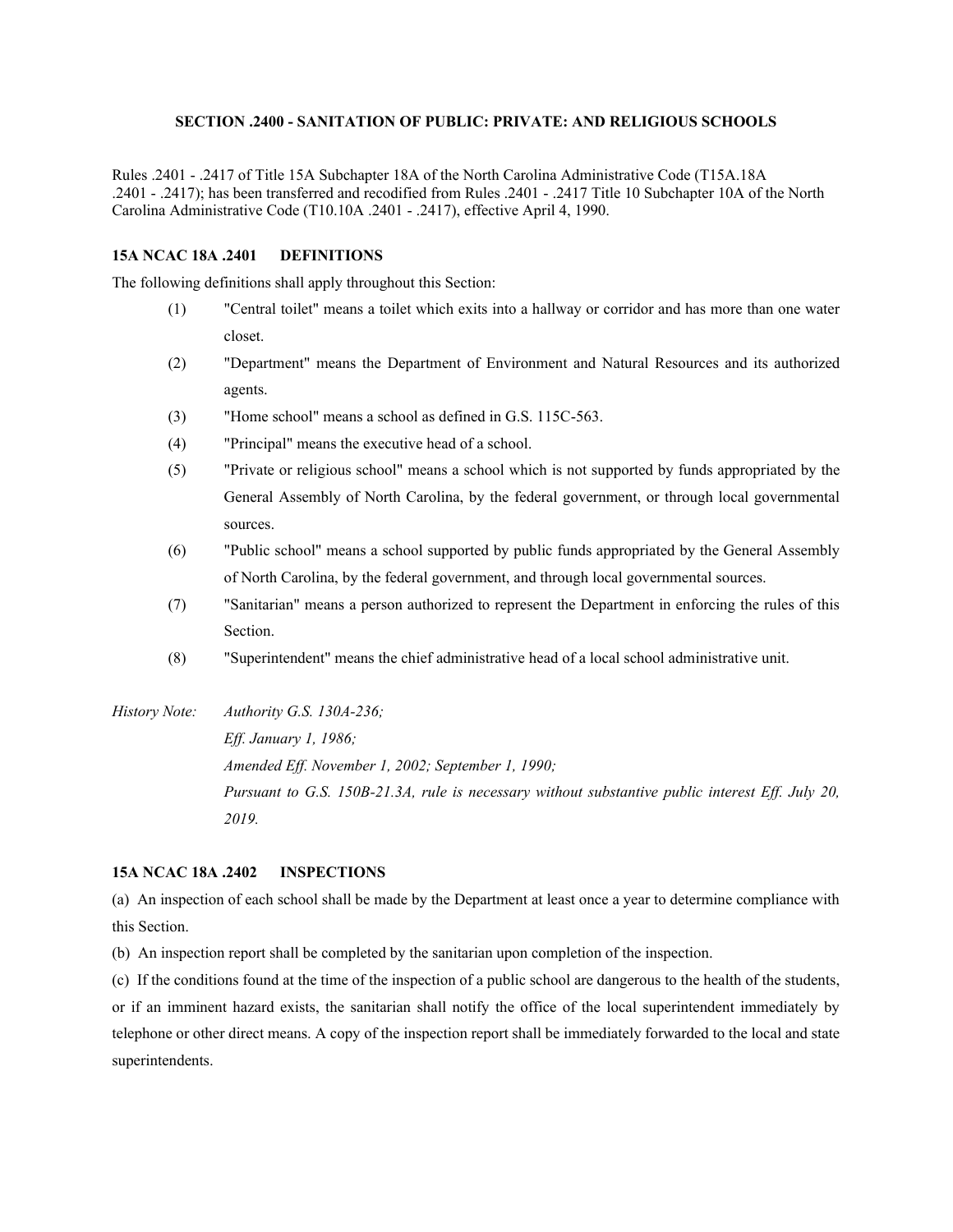(d) If the conditions found at the time of the inspection of a private or religious school are dangerous to the health of the students, or if an imminent hazard exists, the sanitarian shall notify the Office of Non-Public Education, 532 N. Wilmington Street, Raleigh, N.C. 27604, immediately by telephone or other direct means. A copy of the inspection report shall be immediately forwarded to that office.

*History Note: Authority G.S. 130A-236; Eff. January 1, 1986; Amended Eff. September 1, 1990; Pursuant to G.S. 150B-21.3A, rule is necessary without substantive public interest Eff. July 20, 2019.*

#### **15A NCAC 18A .2403 CLASSIFICATION**

(a) Schools shall be classified as follows: schools which receive a score of at least 90 percent shall be classified A; schools which receive a score of at least 80 percent and less than 90 percent shall be classified B; schools which receive a score of at least 70 percent and less than 80 percent shall be classified C; and schools which receive a score of less than 70 percent shall be classified as unapproved. When the school is classified as unapproved, the sanitarian shall provide notification in accordance with Rule .2402(c) or (d) as appropriate. Grade cards shall not be posted in schools.

(b) The grading of schools shall be based on the standards of operation and construction as set forth in Rules .2405 through .2415 of this Section.

*History Note: Authority G.S. 130A-236; Eff. January 1, 1986; Pursuant to G.S. 150B-21.3A, rule is necessary without substantive public interest Eff. July 20, 2019.*

#### **15A NCAC 18A .2404 REINSPECTIONS**

Upon request of the principal, a reinspection shall be made for the purpose of improving a classification. An unannounced inspection shall be made after the lapse of a reasonable period of time, not to exceed 30 days, from the date of the request.

*History Note: Authority G.S. 130A-236; Eff. January 1, 1986; Pursuant to G.S. 150B-21.3A, rule is necessary without substantive public interest Eff. July 20, 2019.*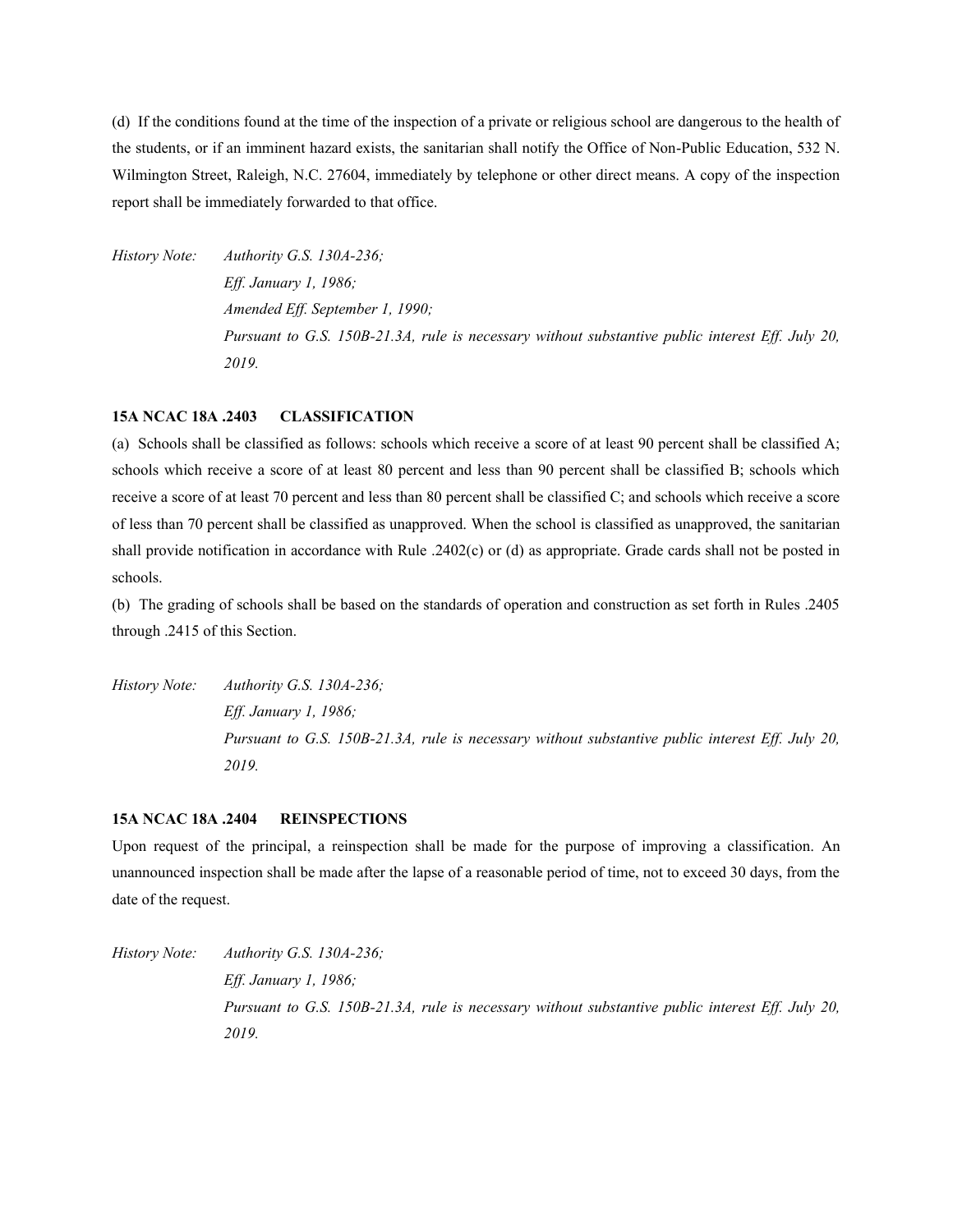#### **15A NCAC 18A .2405 WATER SUPPLY**

(a) The water supply shall be from an approved source and shall be adequate and of a safe, sanitary quality.

(b) The water supply used shall be located, constructed, maintained, and operated in accordance with the Commission for Public Health's rules governing water supplies. Copies of 15A NCAC 18A .1700 and 15A NCAC 18C may be obtained from the Department. A sample of water from a private or public non-community water supply serving a school shall be collected by the sanitarian and submitted at least once a year to the Division of Laboratory Services or other laboratory certified by the Department to perform bacteriological examination.

(c) Backflow connections and cross-connections with unapproved water supplies are prohibited.

(d) Hot and cold running water under pressure shall be provided to food preparation areas, and any other areas in which water is required for operations and maintenance cleaning.

(e) The well house shall be kept clean and free of storage.

*History Note: Authority G.S. 130A-236; Eff. January 1, 1986; Amended Eff. September 1, 1990; Pursuant to G.S. 150B-21.3A, rule is necessary without substantive public interest Eff. July 20, 2019.*

#### **15A NCAC 18A .2406 DRINKING FOUNTAINS**

(a) Drinking fountains shall be provided and installed as required by the North Carolina State Building Code. Copies of the North Carolina State Building Code may be obtained from the North Carolina Department of Insurance, P.O. Box 26387, Raleigh, N.C. 27611.

(b) Fountains shall be provided with adequate water pressure, properly regulated, kept clean and in good repair.

*History Note: Authority G.S. 130A-236; Eff. January 1, 1986; Amended Eff. September 1, 1990; Pursuant to G.S. 150B-21.3A, rule is necessary without substantive public interest Eff. July 20, 2019.*

# **15A NCAC 18A .2407 SANITARY SEWAGE DISPOSAL**

All sewage and other liquid wastes shall be disposed of in a public sewer system or, in the absence of a public sewer system, by an approved, properly operating sanitary sewage system.

*History Note: Authority G.S. 130A-236; Eff. January 1, 1986;*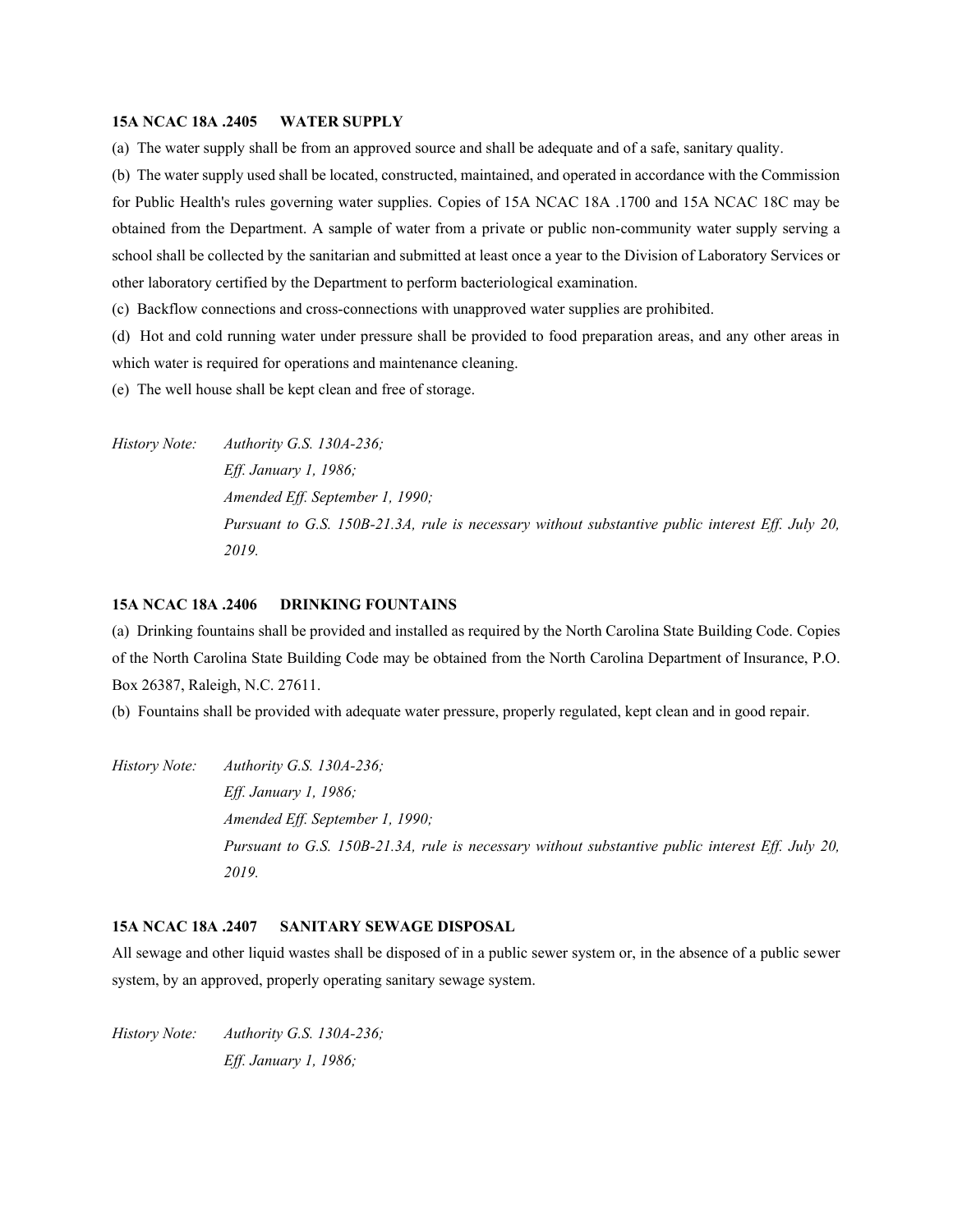*Pursuant to G.S. 150B-21.3A, rule is necessary without substantive public interest Eff. July 20, 2019.*

# **15A NCAC 18A .2408 TOILET FACILITIES**

(a) Toilet facilities shall be provided and installed as required by the North Carolina State Building Code. Copies of the North Carolina State Building Code may be obtained from the North Carolina Department of Insurance, P.O. Box 26387, Raleigh, N.C. 27611.

(b) Walls and ceilings of toilet facilities shall be constructed of non-absorbent, washable materials and shall be kept clean.

(c) Floors of toilet facilities shall be impervious and kept clean.

(d) Toilet fixtures shall be kept clean and in good repair.

*History Note: Authority G.S. 130A-236; Eff. January 1, 1986; Amended Eff. September 1, 1990; Pursuant to G.S. 150B-21.3A, rule is necessary without substantive public interest Eff. July 20, 2019.*

#### **15A NCAC 18A .2409 LAVATORY FACILITIES**

(a) Lavatory facilities shall be provided and installed as required by the North Carolina State Building Code. Copies of the North Carolina State Building Code may be obtained from the North Carolina Department of Insurance, P.O. Box 26387, Raleigh, N.C. 27611.

(b) Fixtures shall be kept clean and in good repair.

- (c) Soap and individual towels or approved hand-drying devices shall be provided.
- *History Note: Authority G.S. 130A-236; Eff. January 1, 1986; Amended Eff. September 1, 1990; Pursuant to G.S. 150B-21.3A, rule is necessary without substantive public interest Eff. July 20, 2019.*

#### **15A NCAC 18A .2410 FLOORS: WALLS: AND CEILINGS**

Floors, walls, and ceilings of all areas shall be kept clean and in good repair.

*History Note: Authority G.S. 130A-236; Eff. January 1, 1986;*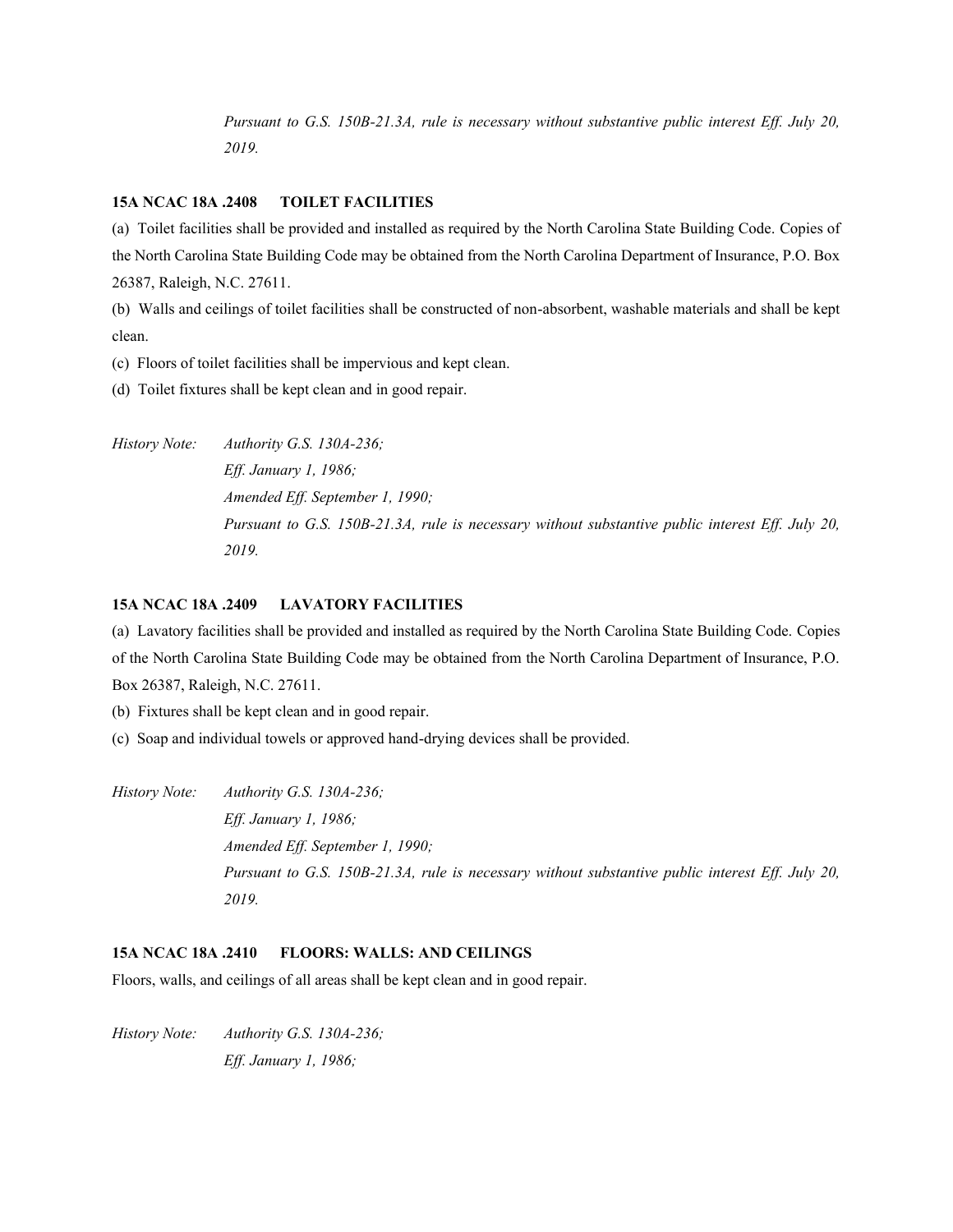*Pursuant to G.S. 150B-21.3A, rule is necessary without substantive public interest Eff. July 20, 2019.*

#### **15A NCAC 18A .2411 STORAGE SPACES**

Storage spaces and custodians' closets shall be kept clean and arranged so as to facilitate cleaning. All storage shall be at least 15 inches (38.1 centimeters) above the floor or otherwise arranged so as to permit thorough cleaning.

*History Note: Authority G.S. 130A-236; Eff. January 1, 1986; Pursuant to G.S. 150B-21.3A, rule is necessary without substantive public interest Eff. July 20, 2019.*

#### **15A NCAC 18A .2412 LIGHTING AND VENTILATION**

(a) Lighting and ventilation shall be provided and installed as required by the North Carolina State Building Code. Copies of the North Carolina State Building Code may be obtained from the North Carolina Department of Insurance, P.O. Box 26387, Raleigh, N.C. 27611.

(b) All windows and fixtures (grills, vents, blinds, drapes, lighting fixtures, etc.) shall be kept clean and in good repair.

*History Note: Authority G.S. 130A-236; Eff. January 1, 1986; Amended Eff. September 1, 1990; Pursuant to G.S. 150B-21.3A, rule is necessary without substantive public interest Eff. July 20, 2019.*

#### **15A NCAC 18A .2413 DRESSING ROOMS AND SHOWERS**

(a) Floors, walls, and ceilings shall be kept clean and in good repair.

(b) Floors, walls, and ceilings of shower areas shall be washable and non-absorbent.

(c) Showers shall be provided and installed as required by the North Carolina State Building Code. Copies of the North Carolina State Building Code may be obtained from the North Carolina Department of Insurance, P.O. Box 26387, Raleigh, N.C. 27611.

- (d) All fixtures shall be kept clean and in good repair.
- (e) Adequate facilities for storage of clothes and other personal items shall be provided and kept clean.
- (f) A clean bath towel and soap shall be provided for each person using the showers.
- (g) All bath towels shall be stored in a sanitary manner.

*History Note: Authority G.S. 130A-236; Eff. January 1, 1986;*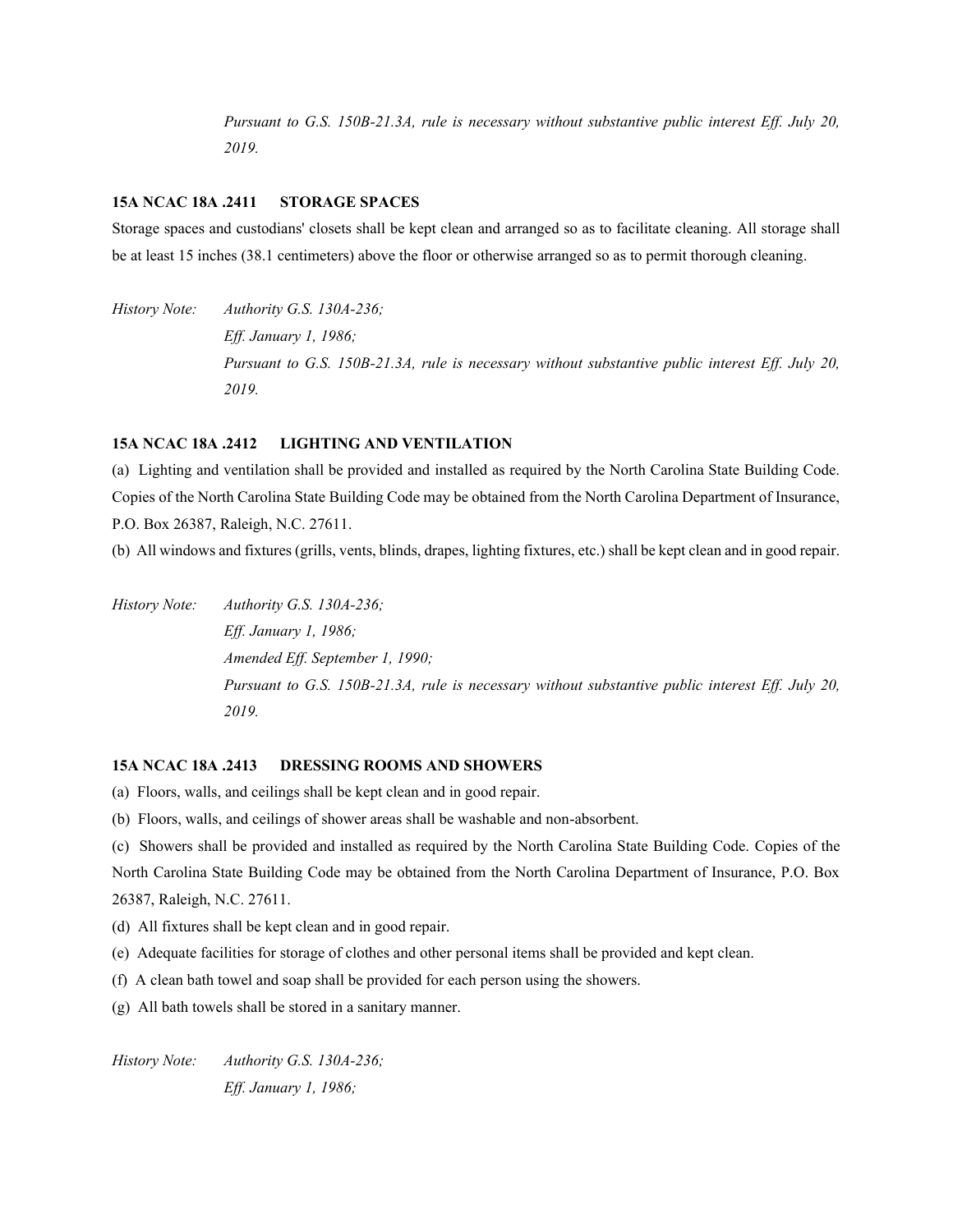*Amended Eff. September 1, 1990; Pursuant to G.S. 150B-21.3A, rule is necessary without substantive public interest Eff. July 20, 2019.*

#### **15A NCAC 18A .2414 SOLID WASTE DISPOSAL**

(a) Impervious, cleanable containers with lids, approved by the Department, shall be provided for the storage of solid waste.

(b) Solid waste containers shall be kept clean, in good repair, and emptied when full, but not less than once a week.

(c) All solid waste shall be disposed of in an approved landfill or by a method approved by the Department in accordance with state laws and rules.

*History Note: Authority G.S. 130A-236; Eff. January 1, 1986; Amended Eff. September 1, 1990; Pursuant to G.S. 150B-21.3A, rule is necessary without substantive public interest Eff. July 20, 2019.*

# **15A NCAC 18A .2415 PREMISES: MISCELLANEOUS**

(a) The premises of the school under control of the principal shall be kept neat and clean at all times. Waste material, unnecessary articles, rubbish, litter, or garbage shall not be allowed to accumulate on the premises. There shall be no fly or mosquito breeding places, rodent harborages, or undrained areas on the premises.

(b) Pesticides and other toxic materials shall be used as directed on the label and handled and stored as to avoid health hazards.

*History Note: Authority G.S. 130A-236; Eff. January 1, 1986; Pursuant to G.S. 150B-21.3A, rule is necessary without substantive public interest Eff. July 20, 2019.*

# **15A NCAC 18A .2416 REQUIREMENTS FOR HOME SCHOOLS**

Home schools shall be exempt from this Section.

*History Note: Authority G.S. 130A-236; Eff. January 1, 1986; Pursuant to G.S. 150B-21.3A, rule is necessary without substantive public interest Eff. July 20, 2019.*